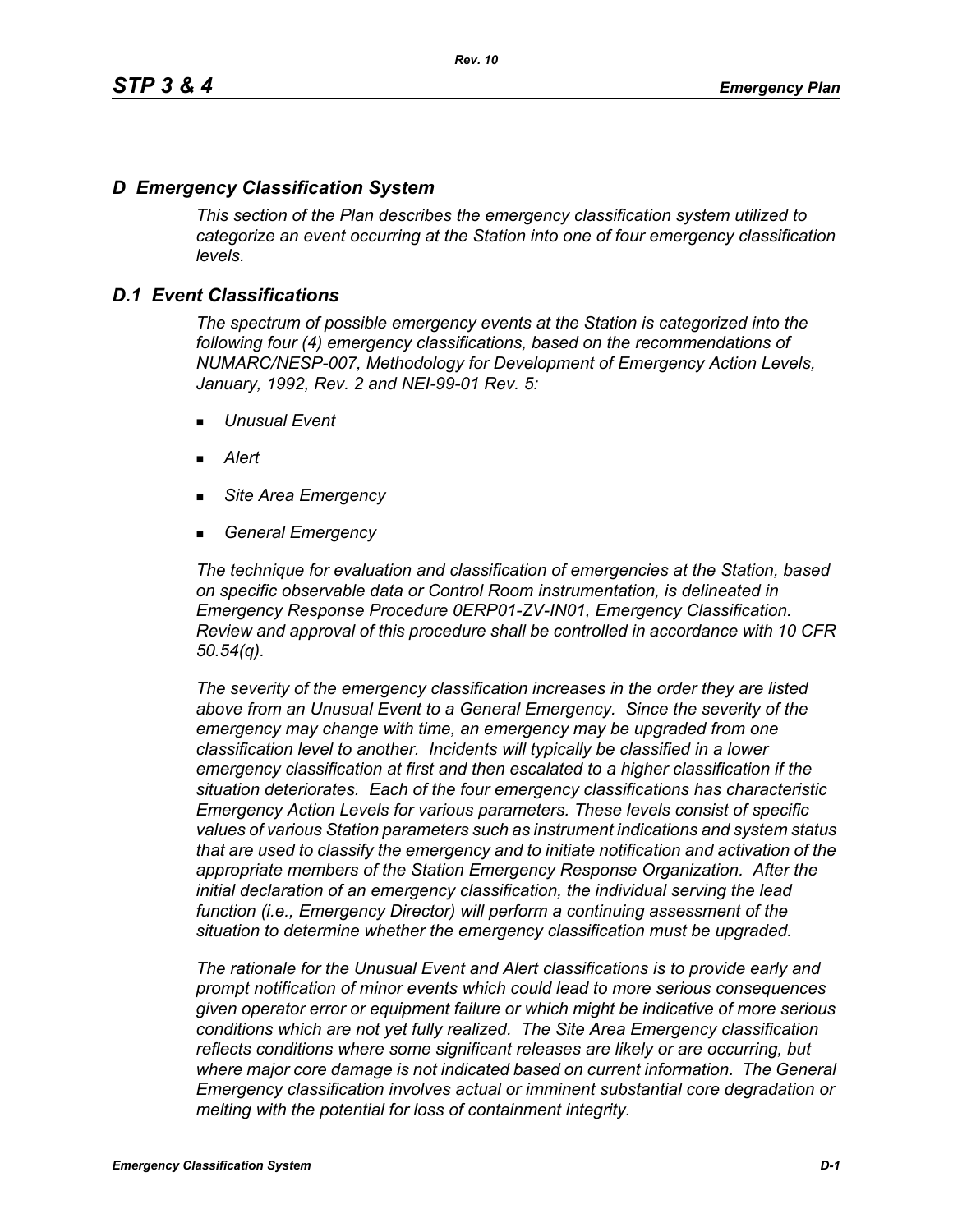*The philosophy taken for classification will always be to immediately declare the highest classification for which a set of limits have been attained (Emergency Action Levels). For example, a Site Area Emergency would be declared directly if the Emergency Action Level of that classification had been attained, even if the lower, Alert classification had not been previously declared. In utilizing the Emergency Action Level criteria as the basis for initiating emergency response activity, there may be instances when the Station Operations staff cannot determine quickly which of two action levels is appropriate for a particular occurrence. In those cases, the occurrence*  is treated as the higher level of classification and the appropriate response for that level *is initiated.*

*Initial assessment of plant conditions and emergency classification are performed by shift operating personnel under the direction of the Shift Supervisor. The Shift Supervisor/Emergency Director shall declare the emergency class within 15 minutes from the time that information, which exceeds an EAL, is available.*

## *D.2 Safety Features*

*The Units are designed with structures, systems, and components to prevent or mitigate the consequences of postulated events that may result in the release of radioactive material into the environment that could produce doses in excess of established values. The Units are also designed with process, radiation monitoring, and analytical instrumentation to measure radioactivity in the Units system fluids, building atmospheres, and liquid and gaseous effluents. These structures, systems, and components are also described in the Final Safety Analysis Report(s).*

*The initiating conditions and events that determine the emergency classification are based on the actual or potential failure, malfunction, or improper operation of these structures, systems, and components. Some of the initiating conditions and events are directly identifiable by their existence, such as operation of a safety system or a fire, while others require observation of process and radiation monitoring instrumentation and/or radiochemical analysis.*

*Emergency Response Procedures 0ERP01-ZV-IN01, Emergency Classification, and Tables D-1 and D-2 provide initiating conditions that lead to Emergency Action Levels and associated emergency classification. Emergency Response Procedure 0ERP01-ZV-IN01, Emergency Classification, contains process parameter instrumentation and corresponding values, equipment status, and non-process conditions and events for identifying the initiating conditions and events that constitute the Emergency Action Level for each classification. The initiating conditions found under the various classifications are intended as general guidelines and represent the types of conditions that may be evaluated to confirm or modify, at any time, the emergency classification and action level response initiated by the Operations staff. The actual situation, however, from Unusual Event to General Emergency, involves many variables in going from plant instrumentation readouts of a pre-accident situation to significant radiological exposures to the public. Such readings may usefully serve as conservative criteria for determining when to mobilize various emergency organizations, but final decisions to notify and alert the public utilizing the Prompt Notification System are the decisions of the local and State governmental officials.*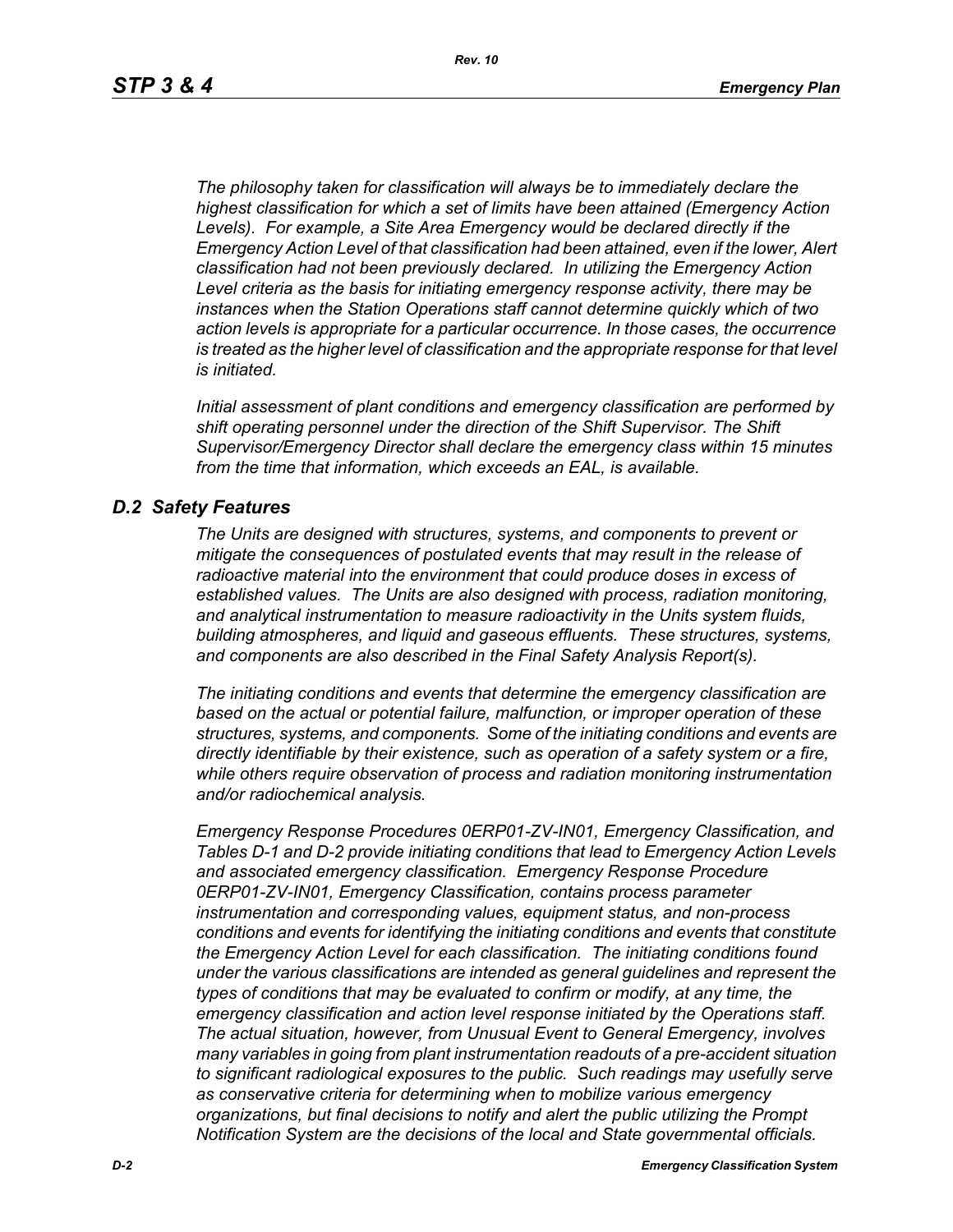*Station process emergency conditions and events are confirmed and mitigated by use of Emergency Operating Procedures. These procedures are based on guidelines developed by the Westinghouse and General Electric Owners Groups and require the monitoring of critical safety functions and a diagnostic evaluation to classify the emergency.*

*Non-process emergency conditions and events are confirmed as required by the use of specific Station procedures or physical confirmation.*

*Station procedures contain the specific instrumentation, equipment status, and nonprocess conditions and events that are used to establish the emergency classification.*

#### *D.3 Emergency Classifications*

*The following subsections describe each emergency classification. The descriptions contained in these subsections are not intended to be totally descriptive nor allinclusive. The Emergency Director will declare an appropriate emergency classification when, in his judgment, the Station status warrants.*

### *D.3.1 Unusual Event Classification*

*Unusual Event is the least severe of the four classes of emergency, in that events are in process or have occurred which indicate a potential degradation of the level of safety of the station or indicate a security threat to facility protection has been initiated. No releases of radioactive material requiring offsite response or monitoring are expected unless further degradation of safety systems occurs.*

*This classification includes those situations which, unless complicated by other factors, pose no harm to the public but for which it is prudent to notify Station personnel, State, local, and Federal officials to provide them with current information on unusual events which are occurring or have occurred at the Station*

*Events in this classification will initiate activation of the Emergency Notification and Response System (ENRS) to notify Emergency Response Organization (ERO) Personnel. This is an information only notification and does not require activation of Emergency Facilities.* 

#### *D.3.2 Alert Classification*

*The Alert classification includes events that are in process or have occurred which involve an actual or potential substantial degradation of the level of safety of the station or a security event that involves probable life threatening risk to site personnel or damage to site equipment because of HOSTILE ACTION. Any releases are expected to be limited to small fractions of the Environmental Protection Agency (EPA) Protective Action Guideline exposure levels. This emergency classification includes those situations for which it is prudent to notify Station personnel, and State, Local, and Federal officials in order to assure that emergency personnel are available to respond should the situation become more serious. These situations, unless upgraded to a more severe emergency classification, pose no threat to the public but confirmatory*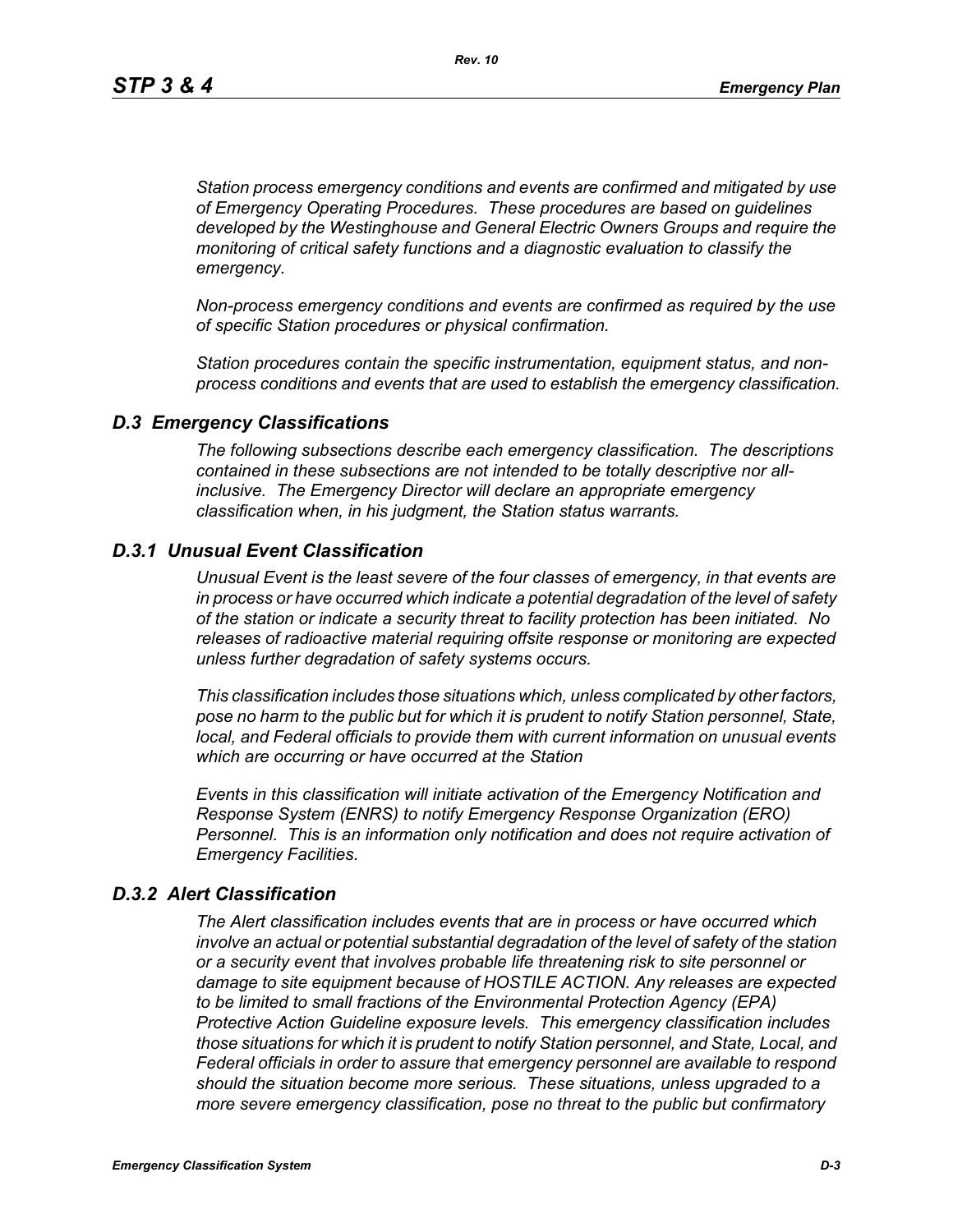*radiological monitoring by the State may be appropriate in order to verify that no harm to the public has occurred.*

*Events in this classification will initiate activation of the Technical Support Center and Operations Support Center. The Emergency Operations Facility and the Joint Information Center shall be staffed as a precautionary action and may be activated at the discretion of the Emergency Director. The personnel in the Emergency Operations Facility act in a support function to the Technical Support Center. The Emergency Operations Facility Dose Projection capability is activated at an Alert. Any Emergency Response Facility may be activated at the discretion of the Emergency Director.*

## *D.3.3 Site Area Emergency Classification*

*The Site Area Emergency classification includes events that are in process or have occurred which involve an actual or likely major failures of station functions needed for protection of the public or HOSTILE ACTION that results in intentional damage or malicious acts; (1) toward site personnel or equipment that could lead to the likely failure of or; (2) that prevent effective access to equipment needed for the protection of the public. Any releases are not expected to result in exposure levels which exceed Environmental Protection Agency (EPA) Protective Action Guideline exposure levels beyond the site boundary. This emergency classification includes those situations for which it is prudent to notify Station personnel, State, County, and Federal officials to allow emergency response facilities to be staffed and personnel required for evacuation of near site areas to prepare and stage should the situation become more serious.* 

*Situations classified under the Site Area Emergency classification are those for which it may be prudent to provide early warning to the general public within the ten (10) mile Emergency Planning Zone to provide an increased state of readiness should the situation become more serious.*

*Although Protective Action Recommendation are not required, declaration of a Site Area Emergency will require initiation of emergency response actions by the Station personnel and the State and County authorities.*

## *D.3.4 General Emergency Classification*

*The General Emergency is the most severe emergency classification defined in this Plan. The General Emergency classification includes events that are in process or have occurred which involve actual or imminent substantial core degradation or melting with potential for loss of containment integrity or HOSTILE ACTION that results in an actual loss of physical control of the facility. Releases can be reasonably expected to exceed Environmental Protection Agency (EPA) Protective Action Guideline exposure levels offsite for more than the immediate site area. This emergency classification includes those situations for which it is prudent to notify Station personnel, State, County, and Federal officials to allow the cognizant organizations to take predetermined protective actions, such as shelter or evacuation of the public, in order to minimize the potential for radiological exposure of the public. For these situations, it is prudent to provide early warning to the population within the*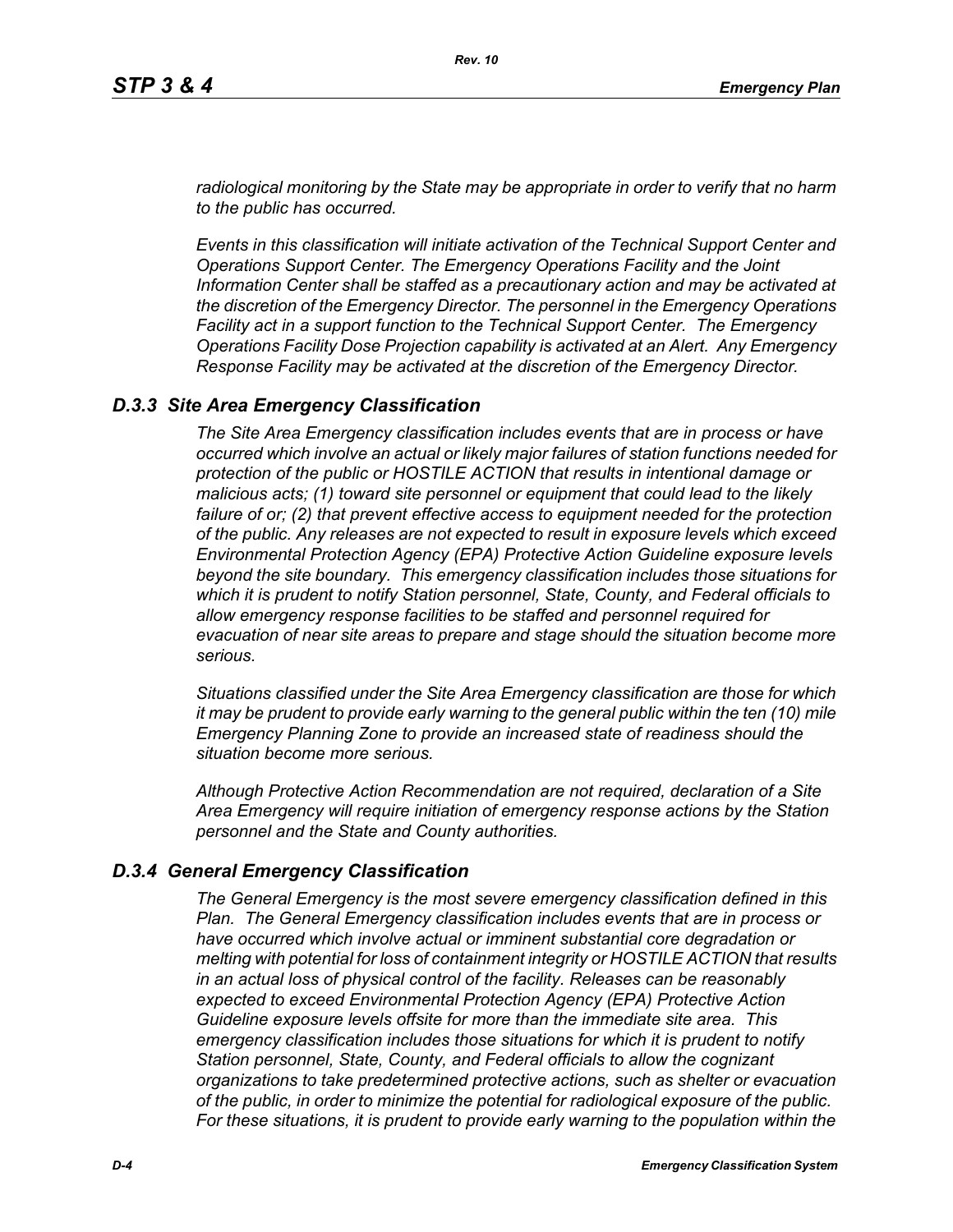*ten (10) mile Emergency Planning Zone to allow the public to take any necessary protective actions.*

#### *Table D-1 (Units 1 and 2) Initiating Conditions For Emergency Classification Page 1 of 4*

#### **NOTE**

*The following GENERALIZED initiating conditions describe entry into the four emergency classifications for each category. Refer to Emergency Plan Implementing Procedures for, Emergency Classification for the SPECIFIC initiating conditions, plant parameter values and Emergency Action Levels.*

|                        |                      |                      | <b>SITE AREA</b>     | <b>GENERAL</b>        |
|------------------------|----------------------|----------------------|----------------------|-----------------------|
| <b>CATEGORIES</b>      | <b>UNUSUAL EVENT</b> | <b>ALERT</b>         | <b>EMERGENCY</b>     | <b>EMERGENCY</b>      |
| <b>Fission product</b> | Any loss or any      | Any loss or any      | Loss of both fuel    | Loss of any two       |
| barriers               | potential loss of    | potential loss of    | clad and reactor     | barriers and          |
|                        | containment          | clad or reactor      | coolant system or    | potential loss or     |
|                        |                      | coolant system       | potential loss of    | loss of third barrier |
|                        | Fuel clad            |                      | both fuel clad and   |                       |
|                        | degradation          |                      | reactor coolant      |                       |
|                        |                      |                      | system               |                       |
|                        | Reactor coolant      |                      | or                   |                       |
|                        | system leakage       |                      | Potential loss of    |                       |
|                        |                      |                      | either fuel clad or  |                       |
|                        |                      |                      | reactor coolant      |                       |
|                        |                      |                      | system and loss of   |                       |
|                        |                      |                      | any additional       |                       |
|                        |                      |                      | barrier              |                       |
| Electrical             | Unplanned loss of    | AC power to 3        | Loss of all class 1E | Prolonged loss of     |
|                        | class 1E direct      | engineered safety    | direct current       | offsite and onsite    |
|                        | current power        | feature busses is    | power                | power to all 3        |
|                        | during cold          | reduced to a single  |                      | engineered safety     |
|                        | shutdown or          | power source such    | Loss of offsite and  | feature busses        |
|                        | refueling            | that any single      | onsite power to all  |                       |
|                        |                      | failure would result | 3 engineered safety  |                       |
|                        | Loss of offsite      | in loss of all AC    | feature busses       |                       |
|                        | power to             | power                |                      |                       |
|                        | engineered safety    |                      |                      |                       |
|                        | feature busses       | Loss of offsite and  |                      |                       |
|                        |                      | onsite power to all  |                      |                       |
|                        |                      | 3 engineered safety  |                      |                       |
|                        |                      | feature busses       |                      |                       |
|                        |                      | during cold          |                      |                       |
|                        |                      | shutdown or          |                      |                       |
|                        |                      | refueling            |                      |                       |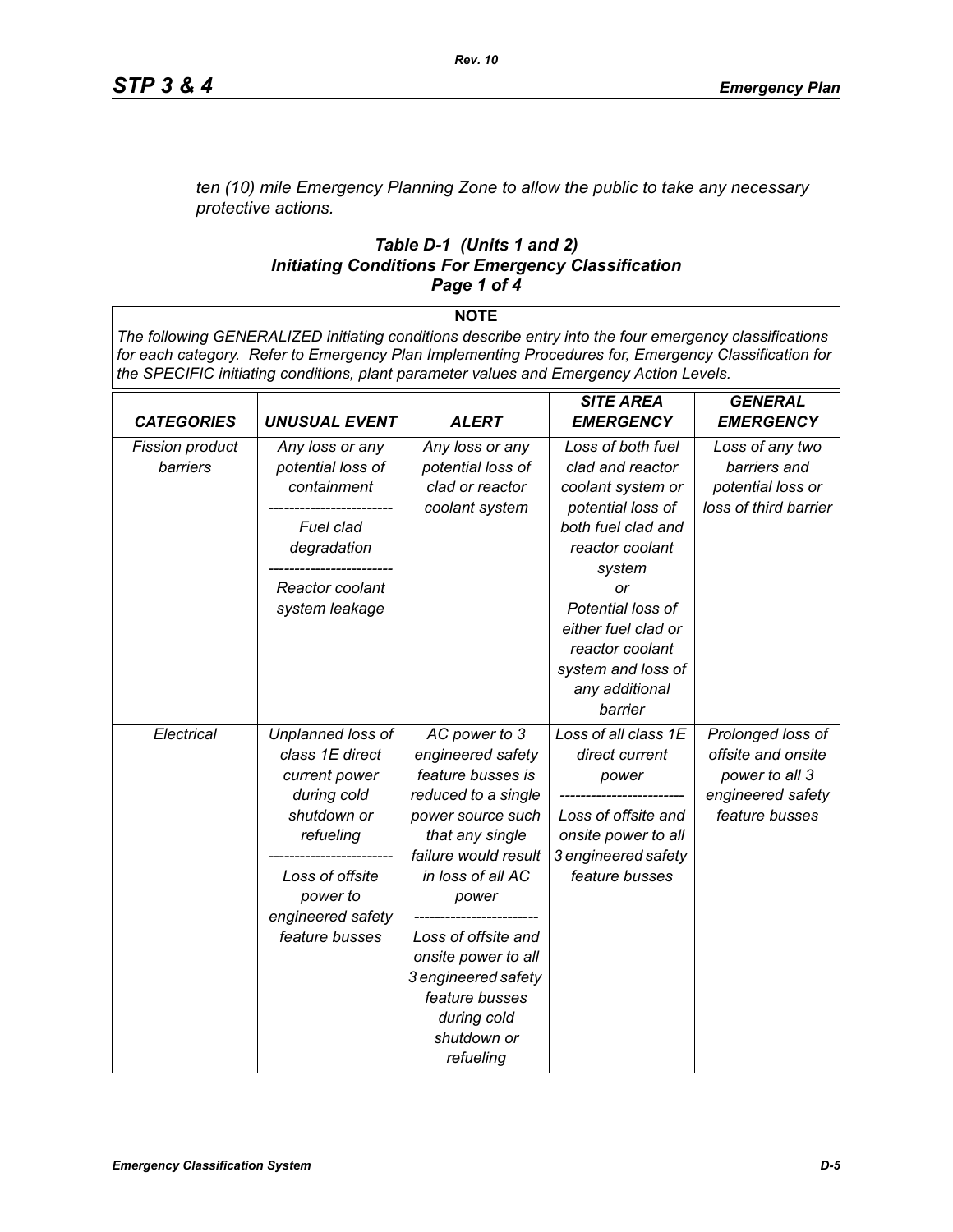## *Table D-1 (Units 1 and 2) Initiating Conditions for Emergency Classification Page 2 of 4*

| <b>CATEGORIES</b>                                         | <b>UNUSUAL EVENT</b>                                                                                                                                                     | <b>ALERT</b>                                                                                                                                                                                                   | <b>SITE AREA</b><br><b>EMERGENCY</b>                                                                                                                                                              | <b>GENERAL</b><br><b>EMERGENCY</b>                                                                                                                                                                      |
|-----------------------------------------------------------|--------------------------------------------------------------------------------------------------------------------------------------------------------------------------|----------------------------------------------------------------------------------------------------------------------------------------------------------------------------------------------------------------|---------------------------------------------------------------------------------------------------------------------------------------------------------------------------------------------------|---------------------------------------------------------------------------------------------------------------------------------------------------------------------------------------------------------|
| Reactor protection /<br><b>Technical</b><br>Specification | Inability to reach<br>required shutdown<br>within required<br><b>Technical</b><br><b>Specification limits</b>                                                            | Failure of reactor<br>protection system<br>to complete or<br>initiate an<br>automatic reactor<br>trip and manual trip<br>was successful                                                                        | Failure of reactor<br>protection system<br>to complete or<br>initiate an<br>automatic reactor<br>trip and manual trip<br>was not successful                                                       | Failure of the<br>reactor protection<br>system to complete<br>an automatic<br>reactor trip and<br>manual trip was not<br>successful and<br>indication of<br>extreme challenge<br>to ability to cool the |
|                                                           |                                                                                                                                                                          |                                                                                                                                                                                                                |                                                                                                                                                                                                   | core                                                                                                                                                                                                    |
| Communications /<br>Alarms<br>Assessment                  | Unplanned loss of<br>all onsite or offsite<br>communications<br>capabilities<br>Unplanned loss of<br>most control room<br>safety system<br>annunciation or<br>indication | Unplanned loss of<br>most Control Room<br>safety system<br>annunciation or<br>indication with<br>either (1) a<br>significant transient<br>in progress, or (2)<br>compensatory<br>indicators are<br>unavailable | Inability to monitor<br>a significant<br>transient in<br>progress                                                                                                                                 |                                                                                                                                                                                                         |
| Shutdown<br>Maintenance                                   | Unplanned loss of<br>class 1E direct<br>current power<br>during cold<br>shutdown or<br>refueling                                                                         | Inability to maintain<br>plant in cold<br>shutdown<br>Loss of offsite and<br>onsite power to all<br>3 engineered safety<br>feature busses<br>during cold<br>shutdown or<br>refueling                           | Complete loss of<br>any function<br>needed to achieve<br>or maintain hot<br>shutdown<br>Loss of water level<br>in the reactor<br>vessel that has or<br>will uncover fuel in<br>the reactor vessel |                                                                                                                                                                                                         |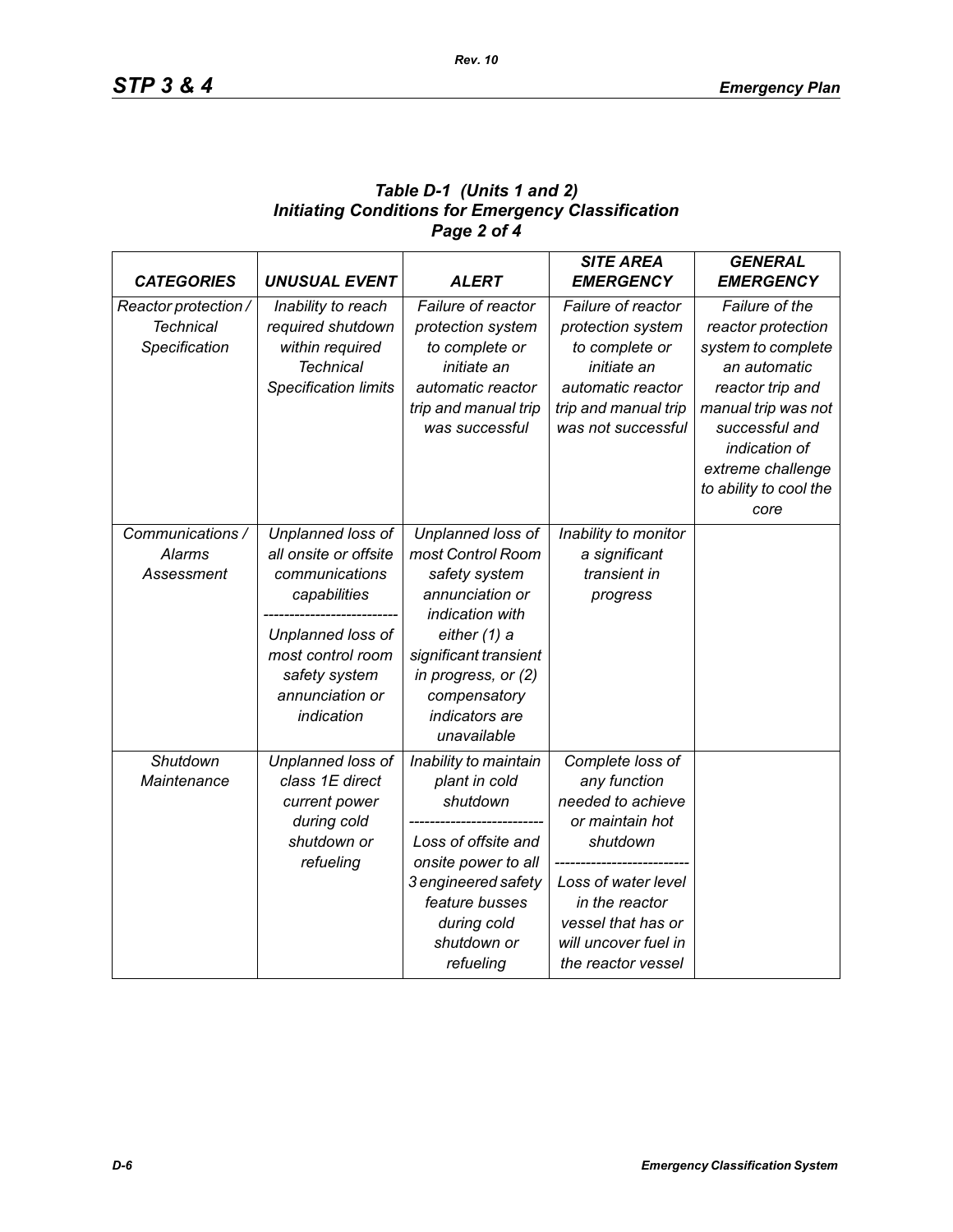| Table D-1 (Units 1 and 2)                                 |
|-----------------------------------------------------------|
| <b>Initiating Conditions for Emergency Classification</b> |
| Page 3 of 4                                               |

| <b>CATEGORIES</b>       | <b>UNUSUAL EVENT</b> | <b>ALERT</b>              | <b>SITE AREA</b><br><b>EMERGENCY</b> | <b>GENERAL</b><br><b>EMERGENCY</b> |
|-------------------------|----------------------|---------------------------|--------------------------------------|------------------------------------|
| Radiological            | Unplanned release    | Unplanned release         | Radiological                         | Radiological                       |
| release                 | above limits for 60  | significantly above       | release which may                    | release which                      |
|                         | minutes              | limits                    | approach                             | would result in                    |
|                         |                      |                           | environmental                        | doses at or above                  |
|                         |                      |                           | protection agency                    | environmental                      |
|                         |                      |                           | protective action                    | protection agency                  |
|                         |                      |                           | guidelines                           | protective action                  |
|                         |                      |                           |                                      | guidelines                         |
| <b>Radiation levels</b> | Unexpected           | Release of                | Unexpected                           | Unexpected                         |
|                         | increase in plant    | radioactive material      | increases in                         | increase in                        |
|                         | radiation levels or  | or increase in            | containment                          | containment                        |
|                         | airborne             | radiation levels that     | radiation levels                     | radiation levels                   |
|                         | concentrations       | impedes operation         | (100 rem/hour)                       | (1000 rem/hour)                    |
|                         |                      | of systems required       |                                      |                                    |
|                         |                      | to maintain safe          |                                      |                                    |
|                         |                      | operation or to           |                                      |                                    |
|                         |                      | establish or              |                                      |                                    |
|                         |                      | maintain cold             |                                      |                                    |
|                         |                      | shutdown                  |                                      |                                    |
|                         |                      | Major damage to           |                                      |                                    |
|                         |                      | <i>irradiated fuel or</i> |                                      |                                    |
|                         |                      | loss of water level       |                                      |                                    |
|                         |                      | that has or will          |                                      |                                    |
|                         |                      | result in uncovering      |                                      |                                    |
|                         |                      | of irradiated fuel        |                                      |                                    |
|                         |                      | outside of the            |                                      |                                    |
|                         |                      | reactor vessel            |                                      |                                    |
| Fire/explosion          | Fire or explosion in | Fire or explosion in      |                                      |                                    |
|                         | the protected area   | a vital area              |                                      |                                    |
|                         | or switchyard which  | potentially affecting     |                                      |                                    |
|                         | affects normal       | safe shutdown or          |                                      |                                    |
|                         | operation            | decay heat removal        |                                      |                                    |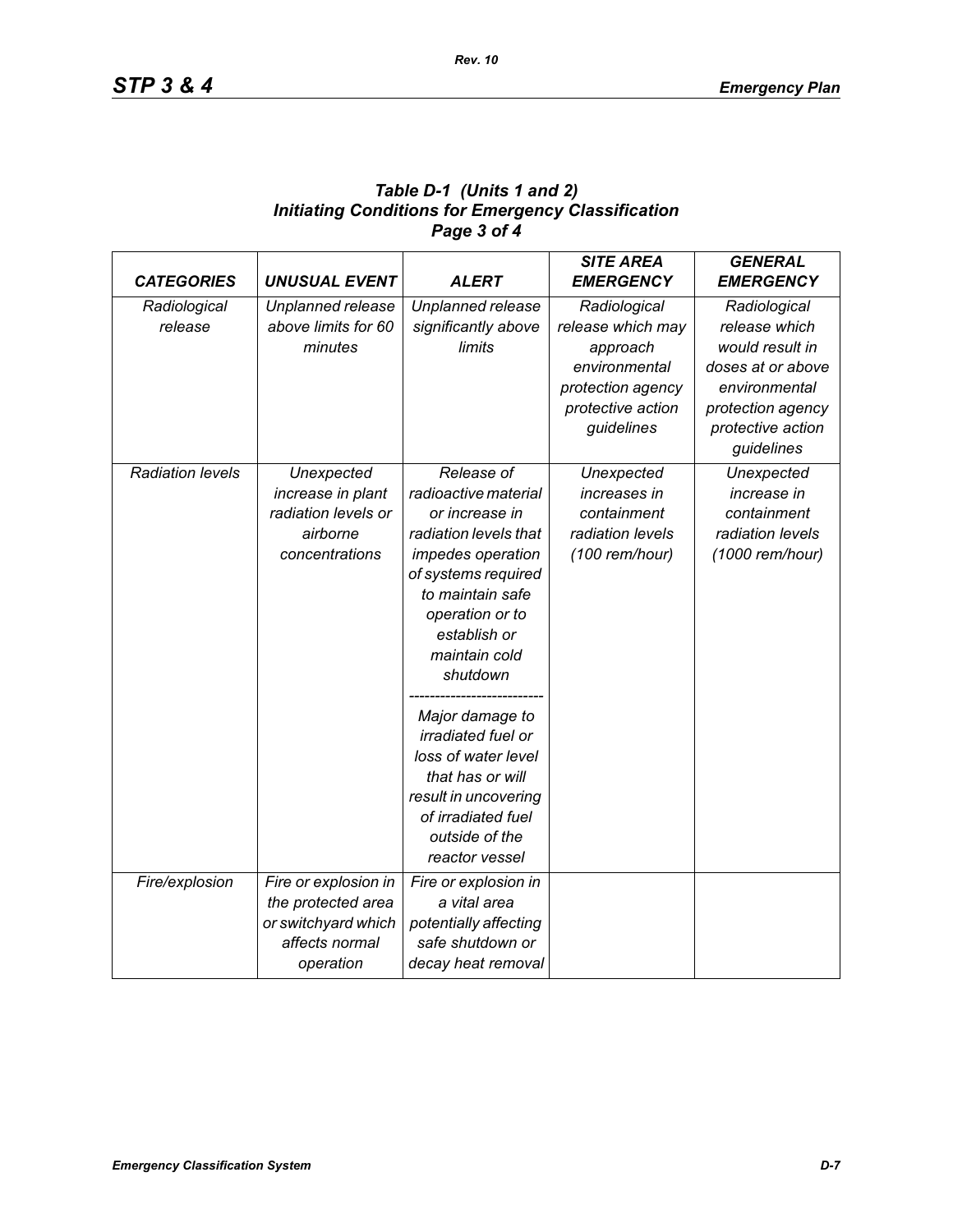## *Table D-1 (Units 1 and 2) Initiating Conditions for Emergency Classification Page 4 of 4*

| <b>CATEGORIES</b>                                                       | <b>UNUSUAL EVENT</b>                                                    | <b>ALERT</b>                                                                            | <b>SITE AREA</b><br><b>EMERGENCY</b>                                                                                            | <b>GENERAL</b><br><b>EMERGENCY</b>                                                             |
|-------------------------------------------------------------------------|-------------------------------------------------------------------------|-----------------------------------------------------------------------------------------|---------------------------------------------------------------------------------------------------------------------------------|------------------------------------------------------------------------------------------------|
| Security                                                                | Confirmed security<br>event which<br>indicates a                        | Security event in<br>the protected area                                                 | Security event in<br>the Vital Area                                                                                             | Security event<br>resulting in loss of<br>physical control of                                  |
|                                                                         | potential<br>degradation in the<br>level of safety of<br>the plant      | Notification of an<br>airborne attack<br>threat                                         | Site attack                                                                                                                     | the facility                                                                                   |
|                                                                         |                                                                         | Notification of<br>hostile action within<br>the owner<br>controlled area                |                                                                                                                                 |                                                                                                |
| Toxic /Flammable<br>gas                                                 | Toxic/Flammable<br>gases affecting<br>plant operation                   | Toxic /Flammable<br>gases potentially<br>affecting safe<br>operation                    |                                                                                                                                 |                                                                                                |
| Natural or<br>destructive<br>phenomena<br>affecting plant vital<br>area | Natural or<br>destructive<br>phenomena<br>affecting plant<br>operations | Natural or<br>destructive<br>phenomena<br>potentially affecting<br>safe plant operation |                                                                                                                                 |                                                                                                |
| Control Room<br>evacuation                                              |                                                                         | <b>Control Room</b><br>evacuation                                                       | Control Room<br>evacuation                                                                                                      | Control Room<br>evacuation and<br>plant control cannot<br>be established                       |
| <b>Miscellaneous</b><br>events                                          | <b>Miscellaneous</b><br>events affecting<br>plant operations            | <b>Miscellaneous</b><br>events potentially<br>affecting safe plant<br>operations        | <b>Miscellaneous</b><br>events affect the<br>ability to shutdown<br>the plant or<br>maintain it in a safe<br>shutdown condition | <b>Miscellaneous</b><br>events which may<br>potentially result in<br>a hazard to the<br>public |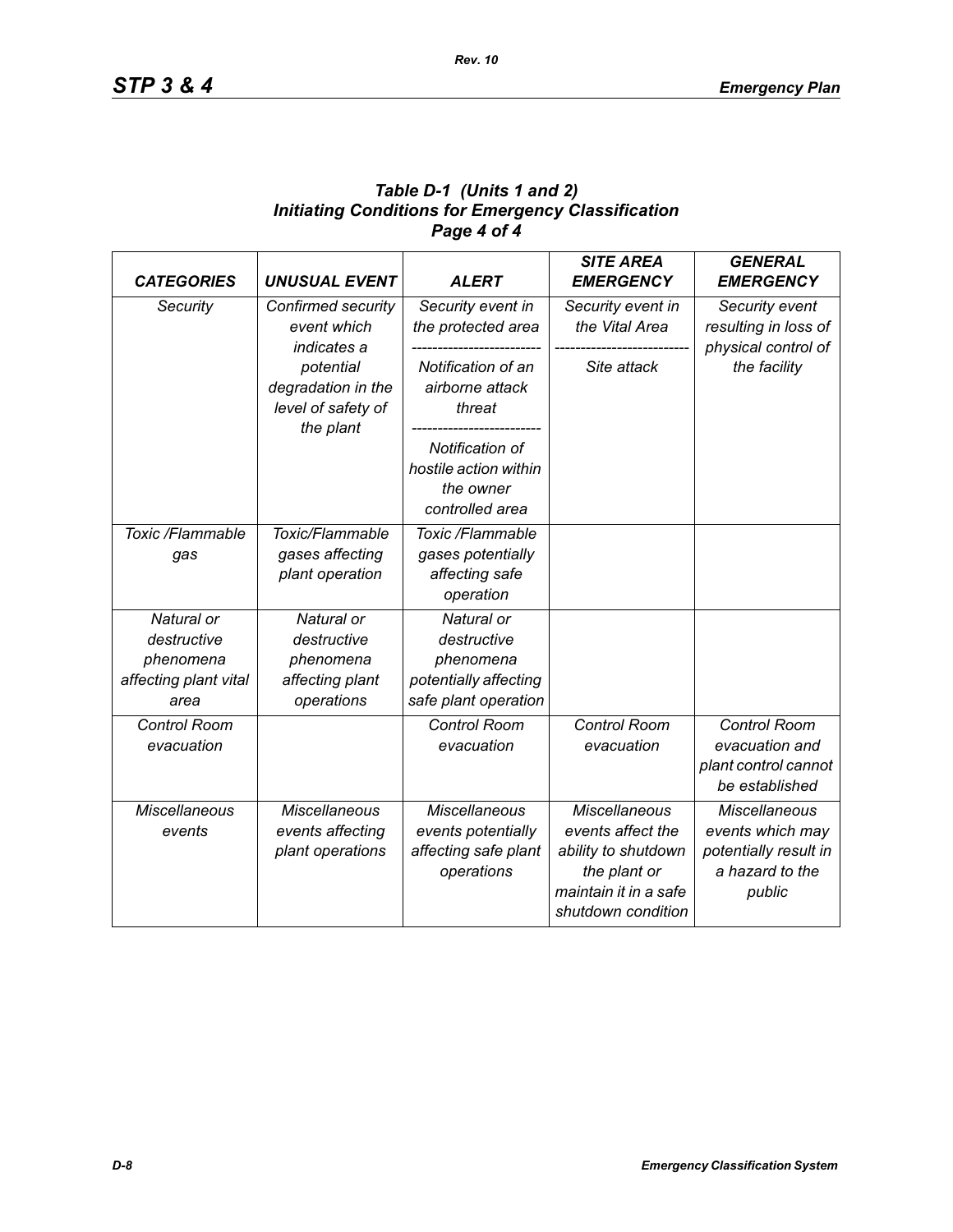### **Table D-2 (Units 3 and 4) Initiating Conditions for Emergency Classification Page 1 of 4**

**NOTE**

The following GENERALIZED initiating conditions describe entry into the four emergency classifications for each category. Refer to Emergency Plan Implementing Procedures for Emergency Classification for the SPECIFIC initiating conditions, plant parameter values and Emergency Action Levels.

| <b>UNUSUAL EVENT</b>                                                                                   | <b>ALERT</b>                                                                                 | <b>SITE AREA</b><br><b>EMERGENCY</b>                                               | <b>GENERAL</b><br><b>EMERGENCY</b>                                                                                                    |
|--------------------------------------------------------------------------------------------------------|----------------------------------------------------------------------------------------------|------------------------------------------------------------------------------------|---------------------------------------------------------------------------------------------------------------------------------------|
| CU1 - RCS leakage.                                                                                     | CA1 - Loss of RCS/RPV<br>inventory with irradiated<br>fuel in the RPV.                       | CS1 - Loss of RPV<br>inventory affecting core<br>decay heat removal<br>capability. | CG1 - Loss of RPV<br>inventory affecting fuel<br>clad integrity with<br>containment challenged<br>with irradiated fuel in the<br>RPV. |
| CU2 - Unplanned loss of<br>RCS inventory with<br>irradiated fuel in the<br>RPV.                        |                                                                                              |                                                                                    |                                                                                                                                       |
| <b>CU3 - Loss of all off-site</b><br>AC Power to emergency<br>busses for greater than<br>15 minutes.   | <b>CA3 - Loss of all off-site</b><br>and all on-site AC power<br>to emergency busses.        |                                                                                    |                                                                                                                                       |
| <b>CU4 - Unplanned loss of</b><br>decay heat removal<br>capability with irradiated<br>fuel in the RPV. | CA4 - Inability to<br>maintain plant in cold<br>shutdown with irradiated<br>fuel in the RPV. |                                                                                    |                                                                                                                                       |
| <b>CU6 - Unplanned loss of</b><br>all on-site or off-site<br>communications<br>capabilities.           |                                                                                              |                                                                                    |                                                                                                                                       |
| <b>CU7</b> - Unplanned loss of<br>required DC power for<br>greater than 15 minutes.                    |                                                                                              |                                                                                    |                                                                                                                                       |
| <b>CU8 - Inadvertent</b><br>criticality.                                                               |                                                                                              |                                                                                    |                                                                                                                                       |

Recognition Category C - Cold Shutdown/Refueling System Malfunctions (cont.)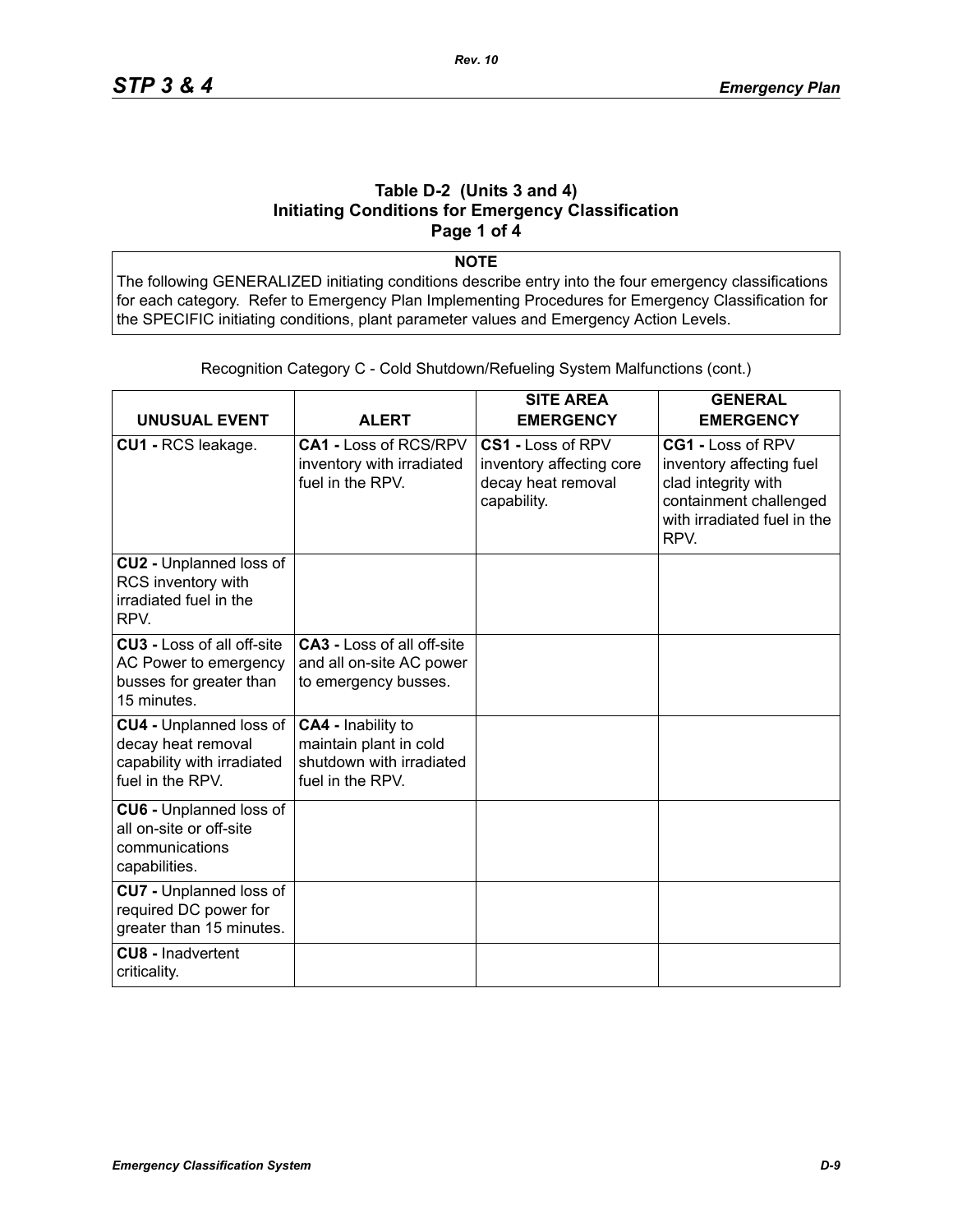## **Table D-2 (Units 3 and 4) Initiating Conditions for Emergency Classification Page 2 of 4**

#### Recognition Category F - Fission Product Barriers

|                                                                  |                                                                       | <b>SITE AREA</b>                                           | <b>GENERAL</b>                                                                      |
|------------------------------------------------------------------|-----------------------------------------------------------------------|------------------------------------------------------------|-------------------------------------------------------------------------------------|
| <b>UNUSUAL EVENT</b>                                             | <b>ALERT</b>                                                          | <b>EMERGENCY</b>                                           | <b>EMERGENCY</b>                                                                    |
| <b>FU1-</b> Any loss or any<br>potential loss of<br>containment. | FA1- Any loss or any<br>potential loss of either<br>fuel clad or RCS. | <b>FS1-</b> Loss or potential<br>loss of any two barriers. | FG1- Loss of any two<br>barriers and loss or<br>potential loss of third<br>barrier. |

#### Recognition Category H - Hazards and Other Conditions Affecting Plant Safety

| <b>UNUSUAL EVENT</b>                                                                                                                                                     | <b>ALERT</b>                                                                                                                                                                                                                                             | <b>SITE AREA</b><br><b>EMERGENCY</b>                        | <b>GENERAL</b><br><b>EMERGENCY</b>                                                         |
|--------------------------------------------------------------------------------------------------------------------------------------------------------------------------|----------------------------------------------------------------------------------------------------------------------------------------------------------------------------------------------------------------------------------------------------------|-------------------------------------------------------------|--------------------------------------------------------------------------------------------|
| <b>HU1-</b> Natural or<br>destructive phenomena<br>affecting the Protected<br>Area.                                                                                      | <b>HA1-</b> Natural or<br>destructive phenomena<br>affecting a plant Vital<br>Area.                                                                                                                                                                      |                                                             |                                                                                            |
| <b>HU2-</b> Fire within<br>Protected Area boundary<br>not extinguished in less<br>than 15 minutes of<br>detection or explosion<br>within the Protected Area<br>Boundary. | HA2- Fire or explosion<br>affecting the operability<br>of plant safety systems<br>required to establish or<br>maintain safe shutdown.                                                                                                                    |                                                             |                                                                                            |
| HU3- Release of toxic,<br>corrosive, asphyxiant, or<br>flammable gases<br>deemed detrimental to<br>normal plant operations.                                              | <b>HA3-Access to a Vital</b><br>Area is prohibited due to<br>release of toxic,<br>corrosive, asphyxiant or<br>flammable gases which<br>jeopardizes operation of<br>systems required to<br>maintain safe operations<br>or safely shutdown the<br>reactor. |                                                             |                                                                                            |
| <b>HU4- Confirmed security</b><br>condition or threat which<br>indicates a potential<br>degradation in the level<br>of safety of the plant.                              | <b>HA4-</b> Hostile action<br>within the Owner<br>Controlled Area or<br>airborne attack threat.                                                                                                                                                          | <b>HS4-</b> Hostile action<br>within the Protected<br>Area. | <b>HG1-</b> Hostile action<br>resulting in loss of<br>physical control of the<br>facility. |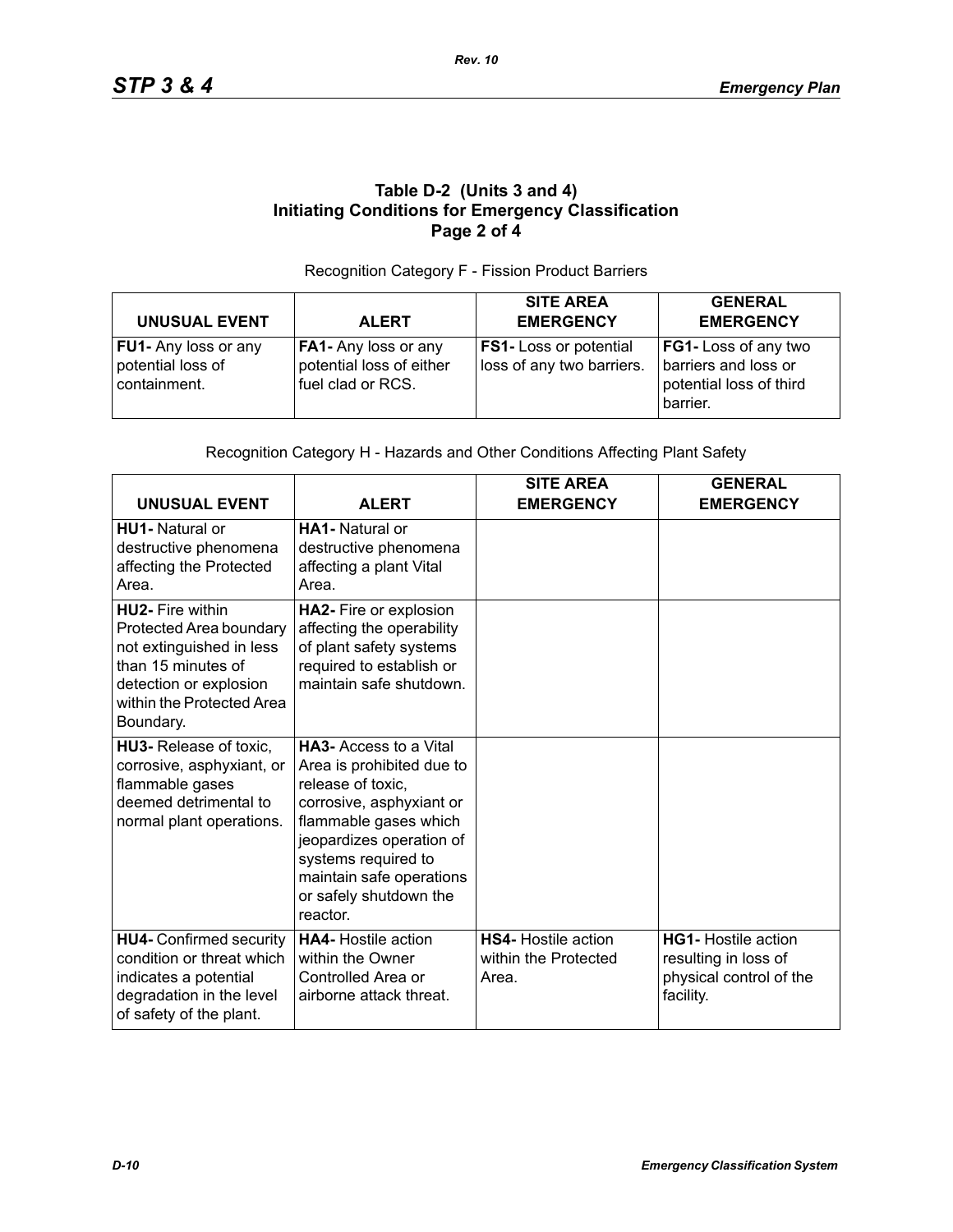## **Table D-2 (Units 3 and 4) Initiating Conditions for Emergency Classification Page 3 of 4**

Recognition Category H - Hazards and Other Conditions Affecting Plant Safety (Continued)

| <b>UNUSUAL EVENT</b>                                                                                                                       | <b>ALERT</b>                                                                                                                                 | <b>SITE AREA</b><br><b>EMERGENCY</b>                                                                                                                    | <b>GENERAL</b><br><b>EMERGENCY</b>                                                                                                             |
|--------------------------------------------------------------------------------------------------------------------------------------------|----------------------------------------------------------------------------------------------------------------------------------------------|---------------------------------------------------------------------------------------------------------------------------------------------------------|------------------------------------------------------------------------------------------------------------------------------------------------|
| <b>HU5-</b> Other conditions<br>existing which in the<br>judgment of the<br><b>Emergency Director</b><br>warrant declaration of a<br>NOUE. | <b>HA6-</b> Other conditions<br>existing which in the<br>judgment of the<br><b>Emergency Director</b><br>warrant declaration of an<br>Alert. | <b>HS3-</b> Other conditions<br>existing which in the<br>judgment of the<br><b>Emergency Director</b><br>warrant declaration of<br>Site Area Emergency. | HG2- Other conditions<br>existing which in the<br>judgment of the<br><b>Emergency Director</b><br>warrant declaration of<br>General Emergency. |
|                                                                                                                                            | <b>HA5-</b> Control Room<br><b>Evacuation Has Been</b><br>Initiated.                                                                         | <b>HS2-</b> Control Room<br>Evacuation Has Been<br>Initiated and Plant<br>Control Cannot Be<br>Established.                                             |                                                                                                                                                |

Recognition Category R - Abnormal Radiation Levels/Radiological Effluents

|                                                                                                                                                                                                                            |                                                                                                                                                                                                                                  | <b>SITE AREA</b>                                                                                                                                                                                                            | <b>GENERAL</b>                                                                                                                                                                                                                                               |
|----------------------------------------------------------------------------------------------------------------------------------------------------------------------------------------------------------------------------|----------------------------------------------------------------------------------------------------------------------------------------------------------------------------------------------------------------------------------|-----------------------------------------------------------------------------------------------------------------------------------------------------------------------------------------------------------------------------|--------------------------------------------------------------------------------------------------------------------------------------------------------------------------------------------------------------------------------------------------------------|
| <b>UNUSUAL EVENT</b>                                                                                                                                                                                                       | <b>ALERT</b>                                                                                                                                                                                                                     | <b>EMERGENCY</b>                                                                                                                                                                                                            | <b>EMERGENCY</b>                                                                                                                                                                                                                                             |
| RU1 - Any unplanned<br>release of gaseous or<br>liquid radio-activity to the<br>environment that<br>exceeds two times the<br>radiological effluent<br><b>Technical</b><br>Specifications/ODCM for<br>60 minutes or longer. | RA1 - Any unplanned<br>release of gaseous or<br>liquid radioactivity to the<br>environment that<br>exceeds 200 times the<br><b>Radiological Effluent</b><br><b>Technical</b><br>Specifications/ODCM for<br>15 minutes or longer. | <b>RS1</b> - Off-site dose<br>resulting from an actual<br>or imminent release of<br>gaseous radioactivity<br>exceeds 100 mrem<br>TEDE or 500 mrem<br>thyroid CDE for the<br>actual or projected<br>duration of the release. | <b>RG1 - Off-site dose</b><br>resulting from an actual<br>or imminent release of<br>gaseous radioactivity<br>exceeds 1000 mrem<br>TEDE or 5000 mrem<br>Thyroid CDE for the<br>actual or projected<br>duration of the release<br>using actual<br>meteorology. |
| RU2 - Unexpected rise in<br>plant radiation.                                                                                                                                                                               | RA3 - Release of<br>radioactive material or<br>rise in radiation levels<br>within the facility that<br>impedes operation of<br>systems required to<br>maintain safe operations<br>or to establish or<br>maintain cold shutdown.  |                                                                                                                                                                                                                             |                                                                                                                                                                                                                                                              |
|                                                                                                                                                                                                                            | RA2 - Damage to<br>irradiated fuel or loss of<br>water level that has<br>resulted or will result in<br>the uncovering of<br>irradiated fuel outside<br>the reactor vessel.                                                       |                                                                                                                                                                                                                             |                                                                                                                                                                                                                                                              |